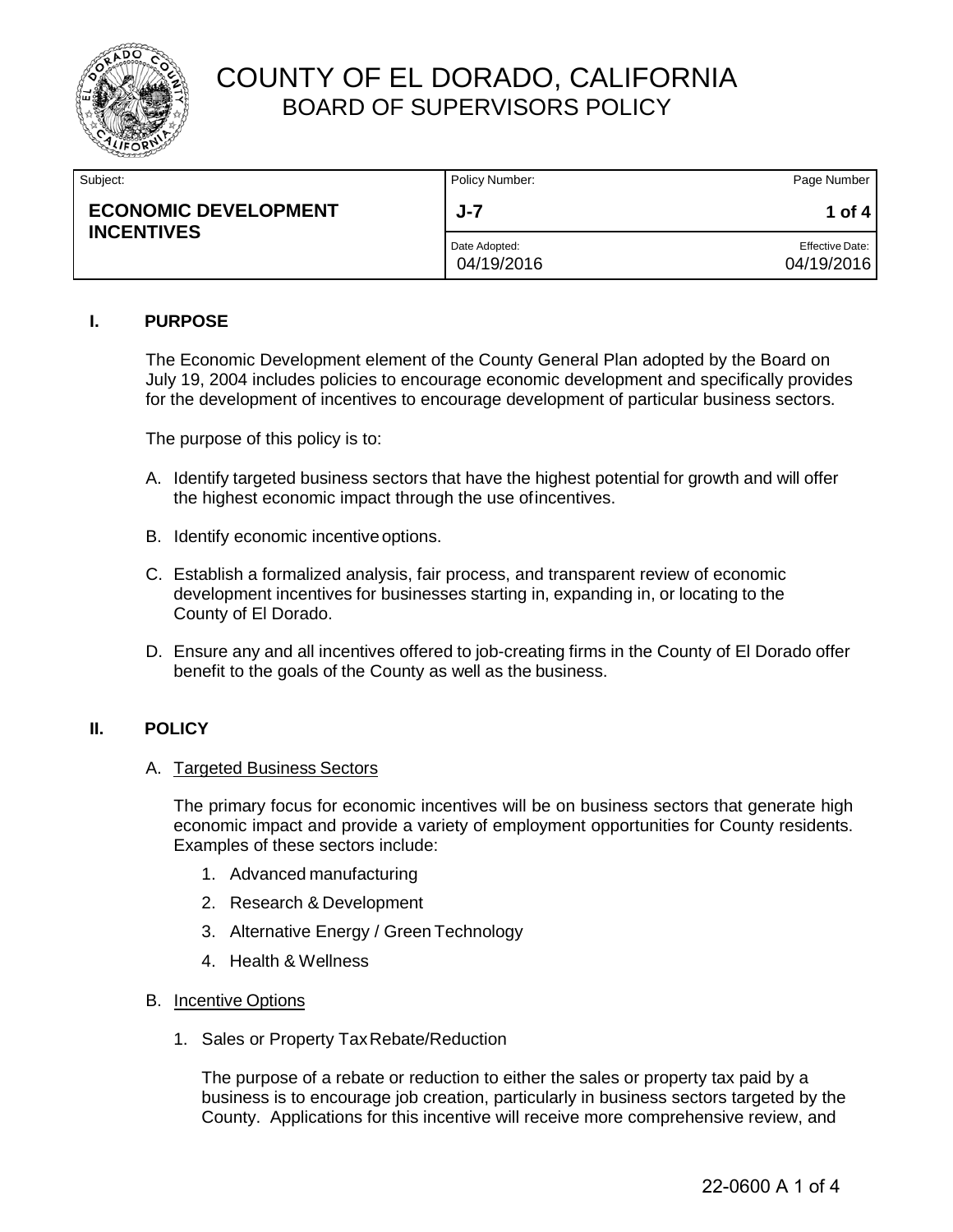

| Subject:                                         | Policy Number:              | Page Number                   |
|--------------------------------------------------|-----------------------------|-------------------------------|
| <b>ECONOMIC DEVELOPMENT</b><br><b>INCENTIVES</b> | J-7                         | $2$ of 4                      |
|                                                  | Date Adopted:<br>04/19/2016 | Effective Date:<br>04/19/2016 |

approvals will include key conditions to ensure employment levels assured by the business will be met.

a. Sales Tax Rebate/Reduction

A portion of a business' sales tax obligation to the County, or on sales tax paid to the County for investment in new equipment, machinery, or Research & Development materials and/or equipment, could be rebated on an annual, semiannual, or one-time basis. Rebate term could be for 5-10 years, and contingent upon employment levels identified in the original agreement, not to exceed a preestablished limit.

The tax rebate may be applied based on number of net new jobs created by the business. Additionally, there may be a "local bonus" – and additional rebate offered to the business for hiring employees who reside within the County.

b. Property Tax Rebate/Reduction

A portion of a business's increased property tax obligation (tax increment) to the County could be rebated on an annual, semi-annual, or one-time basis. Rebate term could be for 5-10 years, and contingent upon employment levels identified in the original agreement, not to exceed a pre-established limit.

The rebate may be applied based on number of net new jobs created by the business. Additionally, there may be a "local bonus" – and additional rebate offered to the business for hiring employees who reside within the County.

- 2. Permit Process Assistance
	- a. Priority Permit Processing
	- b. One-Stop Permit Pre-Meeting
- 3. Deferral/Reduction of Permit or Impact Fees
- 4. Small Business and Micro-Enterprise Assistance

Through the County's Community Development Block Grant (CDBG) funding, both financial and technical assistance may be offered to very small businesses and microenterprises (5 or fewer employees). This may include short- or long-term business loans, or technical assistance from subject matter experts, provided funding is available.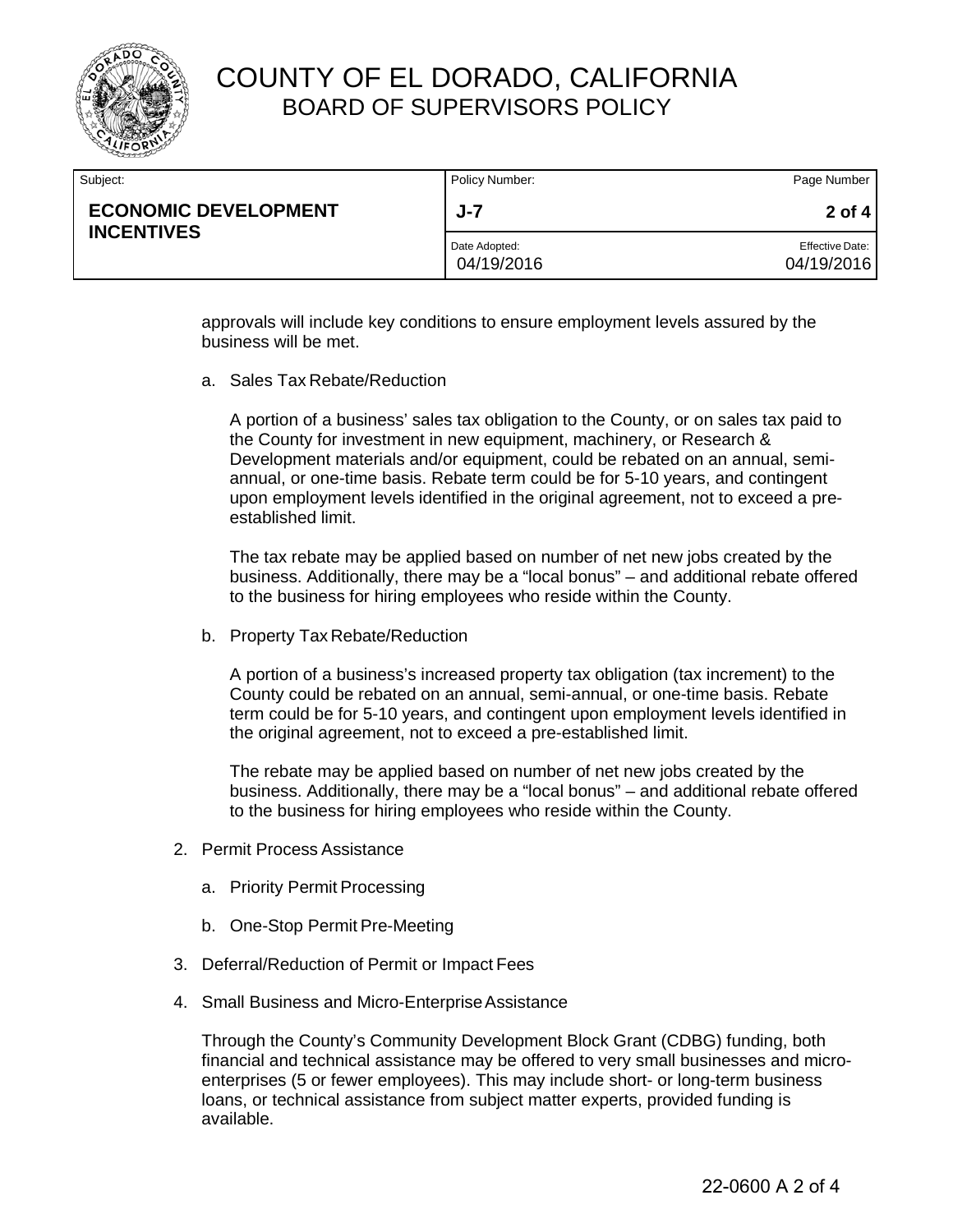

| Subject:                                         | Policy Number:              | Page Number                          |
|--------------------------------------------------|-----------------------------|--------------------------------------|
| <b>ECONOMIC DEVELOPMENT</b><br><b>INCENTIVES</b> | J-7                         | 3 of 4                               |
|                                                  | Date Adopted:<br>04/19/2016 | <b>Effective Date:</b><br>04/19/2016 |

#### 5. State Programs

The State of California offers a variety of financing programs for economic development, including direct loans for new construction for businesses, and off- and on-site infrastructure needed for construction of new industrial facilities.

6. Workforce Development Assistance

The County may provide the following workforce development services to businesses, resulting in both direct and indirect cost-saving to a business.

- a. Recruitment and Hiring
- b. On-the-Job Training (OJT) Assistance
- c. Employment Training Panel ETP (CustomizedTraining)
- d. Work Opportunity Tax Credit (WOTC)

#### **III. PROCEDURE**

Sales and Property Tax Incentives (rebates/reductions) shall be considered by the County on a case-by-case basis. If, after a thorough cost-benefit analysis, the incentive is determined appropriate, the Chief Administrative Office will make a recommendation to the Board of Supervisors for consideration.

### **IV. REFERENCES**

General Plan – Economic Development Element Objective 10.1.5, Policy 10.1.2.2

Board of Supervisors Policy J-2, "Economic Development – Priority Industrial and Commercial Properties"

### **V. RESPONSIBLE PARTIES**

Chief Administrative Office All Departments